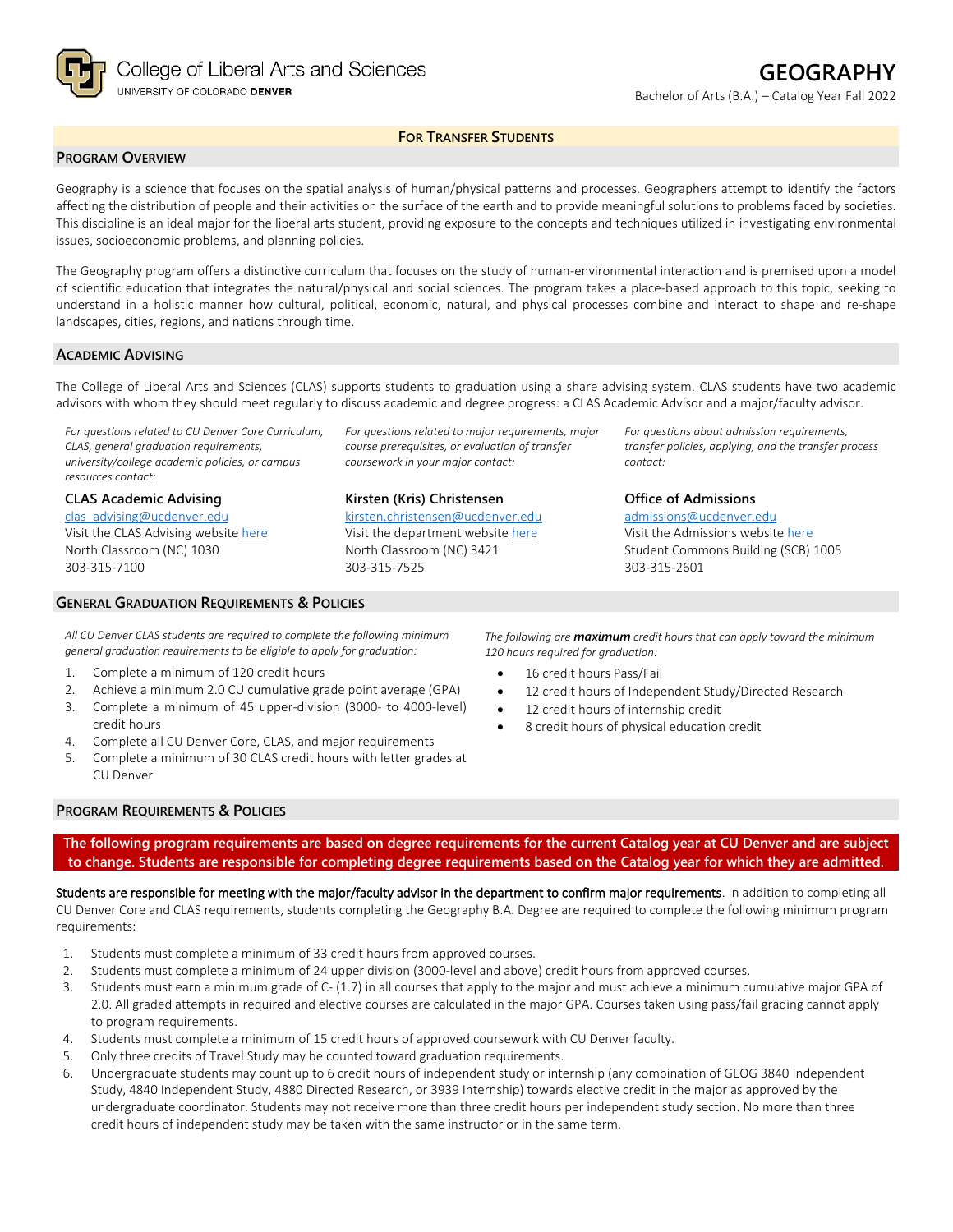### **FOR TRANSFER STUDENTS**

# **COURSEWORK THAT CAN BE COMPLETED AT PREVIOUS INSTITUTION**

The following is a "bucket" of requirements students can complete prior to transferring to CU Denver, including equivalent Colorado Community College System (CCCS) courses. To determine the equivalencies of courses to be completed at non-CU Denver institutions, students can visit [www.transferology.com](http://www.transferology.com/)**.** It is critical students connect with a CU Denver academic advisor to ensure planned courses will transfer *and* apply to CU Denver degree requirements. All non-CU Denver coursework must be completed with a C- or better to be eligible for transfer.

Students interested in completing an Associate (A.A. or A.S.) Degree or a Colorado Statewide Transfer Articulation Agreement or Degree with [Designation \(DWD\)](https://highered.colorado.gov/transfer-degrees) must work with their community/junior college academic advisor to create an academic plan that accounts for all degree or transfer articulation agreement requirements. Colorado Community College Students may also explore the option to complet[e Reverse Transfer](https://highered.colorado.gov/students/attending-college/colorado-reverse-transfer) at CU Denver.

| <b>CU Denver Requirements</b>                                                                                          | <b>CU Denver</b><br><b>Credits</b> | <b>CCCS Equivalent Courses &amp; Notes</b>                                                                                                       | <b>CCCS</b><br><b>Credits</b> |
|------------------------------------------------------------------------------------------------------------------------|------------------------------------|--------------------------------------------------------------------------------------------------------------------------------------------------|-------------------------------|
| <b>CU Denver Core Curriculum Requirements</b>                                                                          | $34 - 40$                          |                                                                                                                                                  |                               |
| ENGL 1020 - Core Composition I                                                                                         | 3                                  | <b>ENG 1021</b>                                                                                                                                  |                               |
| ENGL 2030 - Core Composition II                                                                                        | 3                                  | <b>FNG 1022</b>                                                                                                                                  |                               |
| Mathematics                                                                                                            | $3 - 4$                            | MAT 1260 recommended or GT-MA1                                                                                                                   |                               |
| Arts                                                                                                                   | 3                                  | GT-AH                                                                                                                                            |                               |
| <b>Humanities</b>                                                                                                      | 3                                  | GT-AH or GT-HI                                                                                                                                   |                               |
| <b>Behavioral Sciences</b>                                                                                             | $3 - 4$                            | GEO 1005 or 1006 or GT-SS                                                                                                                        |                               |
| Social Sciences                                                                                                        | $3 - 4$                            | GT-SS or GT-HI <sup>*</sup>                                                                                                                      |                               |
| Natural/Physical Science with lab                                                                                      | $4 - 5$                            | GFO 1011 or FNV 1111 or GT-SC1                                                                                                                   |                               |
| Natural/Physical Science without lab or Math                                                                           | $3 - 5$                            | GEO 1012 or GT-SC2 or GT-MA1 (except the course used for Core Math) or GT-<br>SC <sub>1</sub>                                                    |                               |
| <b>International Perspectives</b>                                                                                      | 3                                  | Additional GT-AH, HI, SS* (see note below)                                                                                                       |                               |
| Cultural Diversity                                                                                                     | 3                                  | To be completed at CU Denver. This requirement must be completed with an<br>upper-division course and CCCS courses will not apply.               |                               |
| <b>CLAS Graduation Requirements</b>                                                                                    | $15 - 29$                          |                                                                                                                                                  |                               |
| <b>CLAS Communicative Skills</b>                                                                                       | 3                                  | COM 1150 or PHI 1113                                                                                                                             |                               |
| CLAS Second Language                                                                                                   | $0 - 10$                           | e.g., SPA 1012 or ASL 1122<br>Students have several options to fulfill this requirement. Please consult a CU<br>Denver CLAS Academic Advisor.    |                               |
| CLAS Humanities                                                                                                        | 3                                  | Any transferrable LIT, HIS, HUM, or PHI course                                                                                                   |                               |
| CLAS Behavioral Sciences                                                                                               | $3 - 4$                            | Any transferrable ANT, COM, or PSY course (except GT-SC courses)                                                                                 |                               |
| <b>CLAS Social Sciences</b>                                                                                            | $3 - 4$                            | Any transferrable ECO, ETH, GEO, POS, or SOC course (except GT-SC courses)                                                                       |                               |
| CLAS Natural/Physical Science with lab                                                                                 | $3 - 5$                            | GT-SC1<br>If students complete only one science course with a lab for the CU Denver Core<br>Curriculum, this course must have an associated lab. |                               |
| <b>GEOG Major Courses</b>                                                                                              | $6 - 7$                            |                                                                                                                                                  |                               |
| GEOG 1102 World Regions Global Context or<br>GEOG 1302 Introduction to Human Geography                                 | 3                                  | GEO 1005 or 1006<br>Course can fulfill CU Denver Core Behavioral Sciences                                                                        |                               |
| GEOG 1202 Introduction to Physical Geography or<br>ENVS 1044 & 1045 Introduction to Environmental<br>Sciences with Lab | $3 - 4$                            | GFO 1011 or FNV 1111<br>Course can fulfill CU Denver Core Natural/Physical Science with lab                                                      |                               |

*\**The applicability of Guaranteed Transfer (GT Pathways) courses to specific CU Denver Core Curriculum requirements requires completion of a block of five courses: two GT-AH courses; one GT-HI course; one GT-SS course; and one additional GT-AH, GT-HI, or GT-SS course.